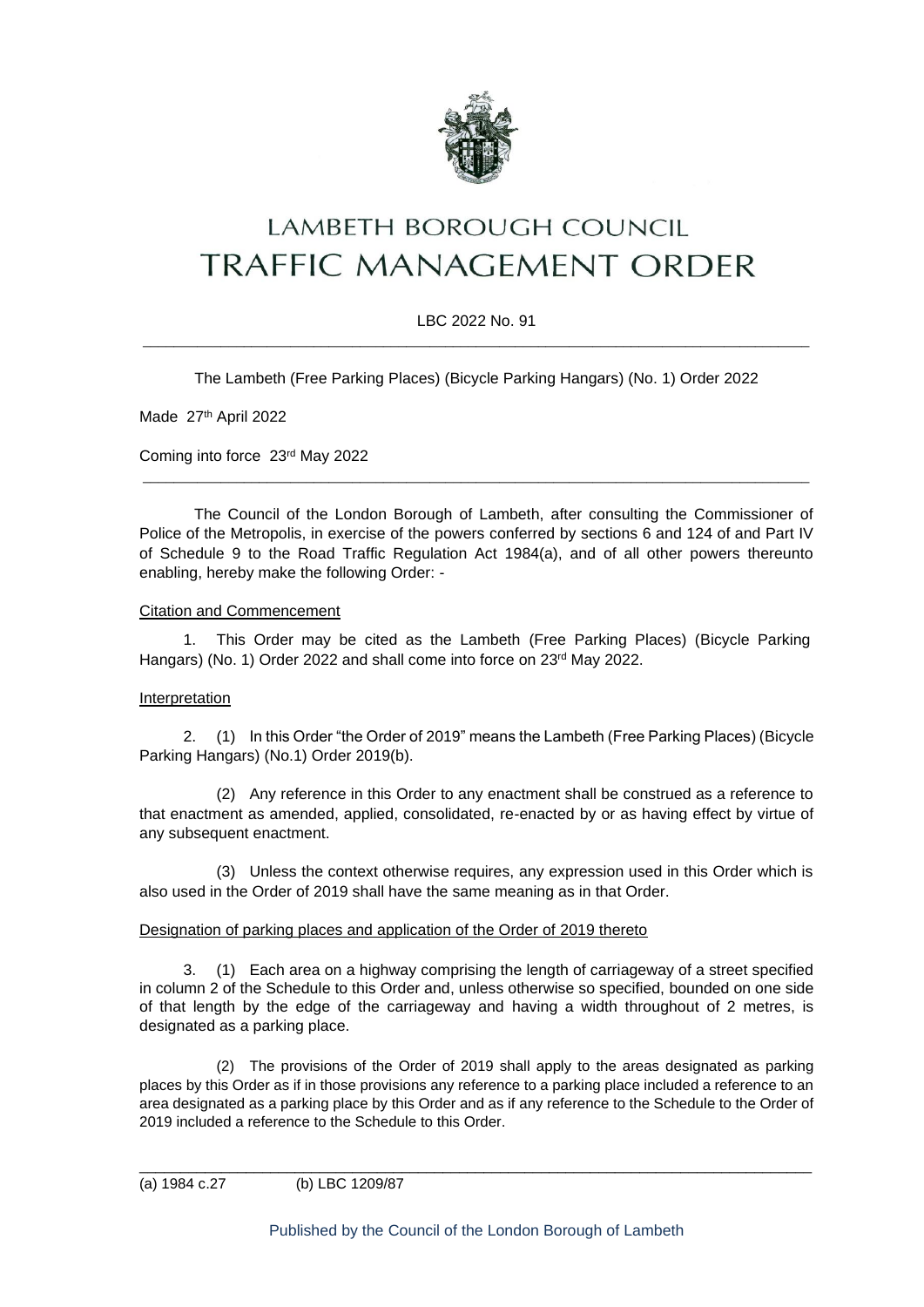Dated this twenty-seventh day of April 2022.

Ben Stevens Highway Network Manager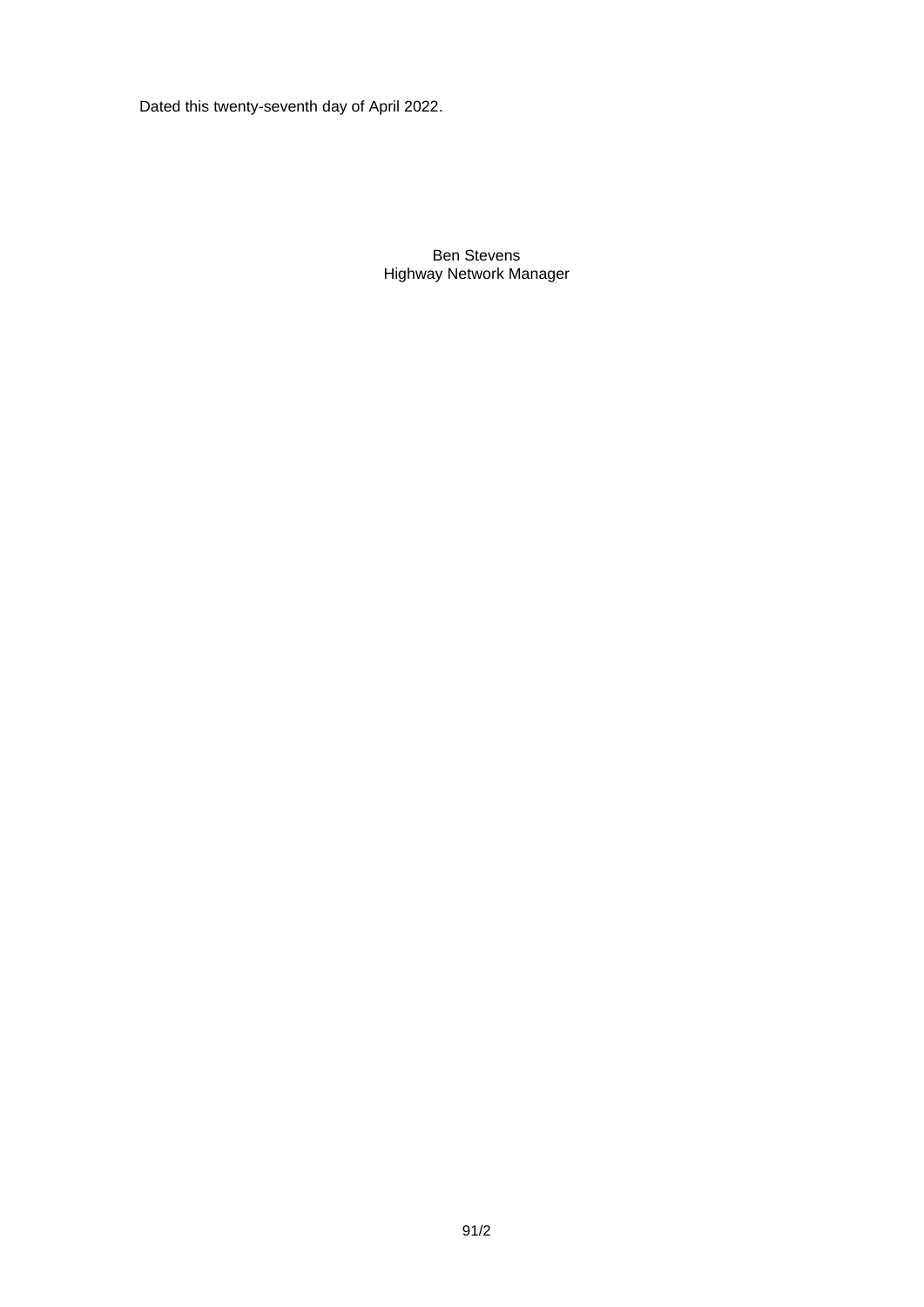# SCHEDULE

### PARKING PLACES IN WHICH ONLY BICYCLES MAY BE LEFT WITHIN A BICYCLE PARKING HANGAR

| No. of<br>parking<br>place | Designated parking place                                                                                                                                                                                | Special<br>Manner of<br>Standing |
|----------------------------|---------------------------------------------------------------------------------------------------------------------------------------------------------------------------------------------------------|----------------------------------|
| 1                          | $\overline{2}$                                                                                                                                                                                          | 3                                |
| 129.                       | ALLARDYCE STREET, the north-east side, from a point 3 metres<br>south-east of a point opposite the south-eastern boundary of No. 1<br>Allardyce Street, south-eastwards for a distance of 2.6 metres.   |                                  |
| 130.                       | ANDALUS ROAD, the north-east side, from a point 1.3 metres north-<br>west of the south-eastern boundary of No. 30 Andalus Road to a point<br>1.3 metres south-east of that boundary.                    |                                  |
| 131.                       | ATHERFOLD ROAD, the north-west side, from a point 4.1 metres<br>north-east of the north-eastern boundary of No. 2 Atherfold Road, north-<br>eastwards for a distance of 2.6 metres.                     |                                  |
| 132.                       | ATHLONE ROAD, the north-east side, from a point 1 metre north-east<br>of the common boundary of Nos. 35 and 37 Athlone Road to a point 1.6<br>metres south-west of that common boundary.                |                                  |
| 133.                       | BARSTON ROAD, the south-west side, from a point 2.5 metres north-<br>west of a point opposite the common boundary of Nos. 10 and 12<br>Barston Road, north-westwards for a distance of 2.6 metres.      |                                  |
| 134.                       | BLOOM GROVE, the north-west side, from a point 0.7 metres south-<br>west of the common boundary of Nos. 15 and 16 Bloom Grove, south-<br>westwards for a distance of 2.6 metres.                        |                                  |
| 135.                       | BRADING ROAD, the south-east side, from a point 3 metres north-east<br>of the north-eastern boundary of No. 30 Brading Road, north-eastwards<br>for a distance of 2.6 metres.                           |                                  |
| 136.                       | CLAVERDALE ROAD, the south-east side, from a point 1.3 metres<br>north-east of the common boundary of Nos. 32 and 34 Claverdale Road<br>to a point 1.3 metres south-west of that common boundary.       |                                  |
| 137.                       | COMBERMERE ROAD, the north-west side, from a point opposite the<br>common boundary of Nos. 8 and 9 Combermere Road, north-<br>eastwards for a distance of 2.6 metres.                                   |                                  |
| 138.                       | FAWNBRAKE AVENUE, the south-east side, from a point 1.5 metres<br>north-east of a point opposite the common boundary of Nos. 5 and 7<br>Fawnbrake Avenue, north-eastwards for a distance of 2.6 metres. |                                  |
| 139.                       | GUERNSEY GROVE, the north-west side, from a point 2.2 metres<br>north-east of a point opposite the common boundary of Nos. 1 and 3<br>Guernsey Grove, south-westwards for a distance of 2.6 metres.     |                                  |
| 140.                       | HAWARDEN GROVE, the north-west side, from a point 1.5 metres<br>north-east of the common boundary of Nos. 26 and 28 Hawarden<br>Grove, north-eastwards for a distance of 2.6 metres.                    |                                  |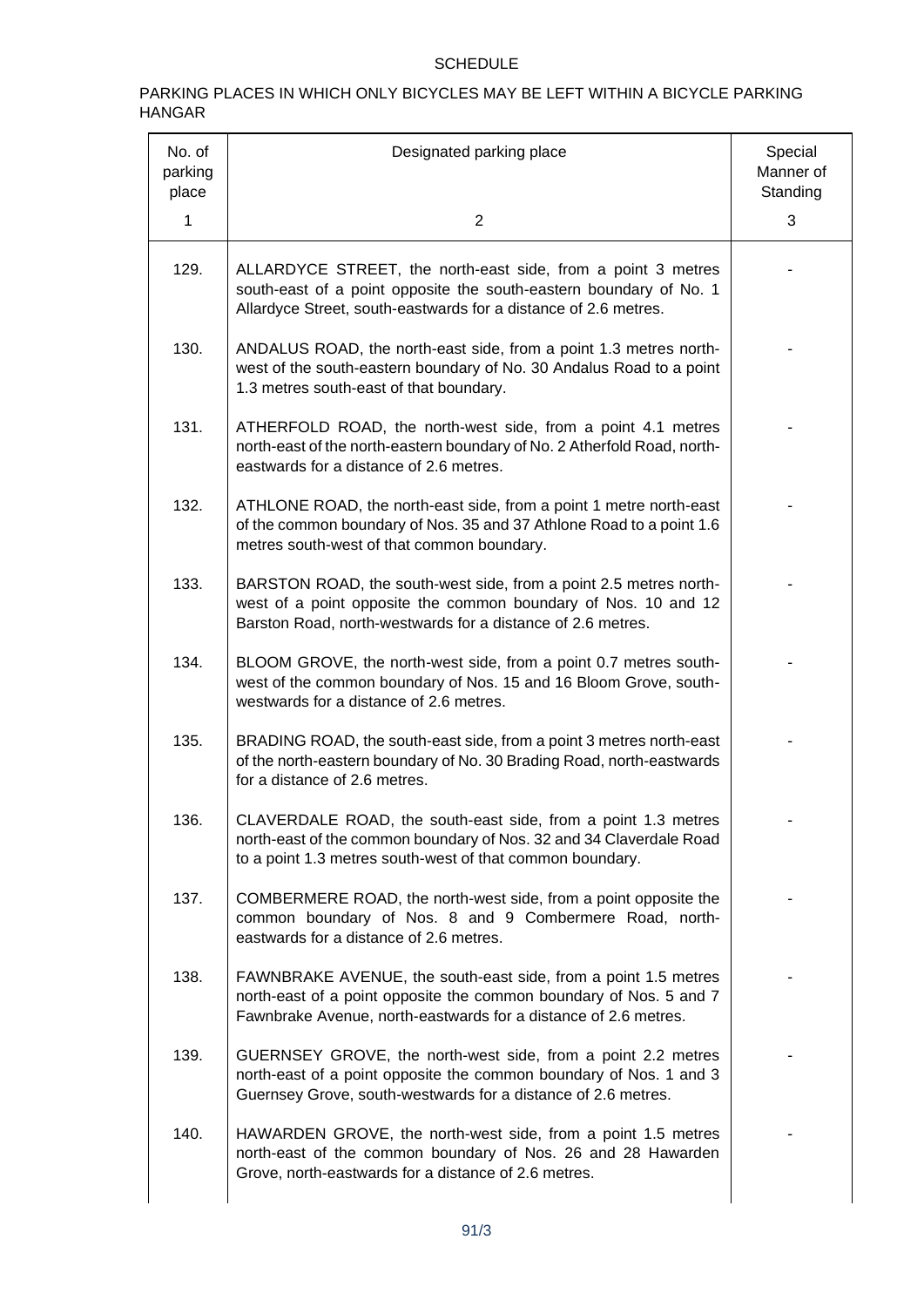| No. of<br>parking<br>place | Designated parking place                                                                                                                                                                 | Special<br>Manner of<br>Standing |
|----------------------------|------------------------------------------------------------------------------------------------------------------------------------------------------------------------------------------|----------------------------------|
| 1                          | $\overline{2}$                                                                                                                                                                           | 3                                |
| 141.                       | HELIX ROAD, the north-east side, from a point 5.7 metres north-west<br>of the common boundary of Nos. 1 and 3 Helix Road, north-westwards<br>for a distance of 2.6 metres.               |                                  |
| 142.                       | HELIX ROAD, the south-west side, from a point 8.9 metres south-east<br>of the common boundary of Nos. 92 and 94 Helix Road, south-<br>eastwards for a distance of 2.6 metres.            |                                  |
| 143.                       | HEYFORD AVENUE, the south side, from a point 1.4 metres east of<br>the common boundary of Nos. 24 and 26 Heyford Avenue, eastwards<br>for a distance of 2.6 metres.                      |                                  |
| 144.                       | HEYFORD AVENUE, the east side, from a point 1.3 metres south of<br>the common boundary of Nos. 79 and 81 Heyford Avenue, southwards<br>for a distance of 2.6 metres.                     |                                  |
| 145.                       | HINTON ROAD, the south-west side, from a point 1.4 metres south-<br>east of the common boundary of Nos. 90 and 92 Hinton Road, north-<br>westwards for a distance of 2.6 metres.         |                                  |
| 146.                       | HOLMEWOOD GARDENS, the east side, from a point opposite the<br>common boundary of Nos. 1 and 2 Holmewood Gardens, northwards<br>for a distance of 2.6 metres.                            |                                  |
| 147.                       | HOLMEWOOD GARDENS, the south-west side, from a point 2 metres<br>north-west of the common boundary of Nos. 78 and 79 Holmewood<br>Gardens, north-westwards for a distance of 2.6 metres. |                                  |
| 148.                       | HOLMEWOOD ROAD, the north-east side, from a point 2 metres north-<br>west of the common boundary of Nos. 25 and 27 Holmewood Road,<br>north-westwards for a distance of 2.6 metres.      |                                  |
| 149.                       | HOLMEWOOD ROAD, the south-west side, from the common<br>boundary of Nos. 8 and 10 Holmewood Road, north-westwards for a<br>distance of 2.6 metres.                                       |                                  |
| 150.                       | KELLETT ROAD, the north-west side, from a point 32.2 metres north-<br>east of the eastern kerb-line of Effra Road, north-eastwards for a<br>distance of 2.6 metres.                      |                                  |
| 151.                       | KEMERTON ROAD, the north-west side, from a point 1.5 metres north-<br>east of the north-eastern boundary of No. 28 Kemerton Road, north-<br>eastwards for a distance of 2.6 metres.      |                                  |
| 152.                       | KINGSMEAD ROAD, the south-east side, from a point 3 metres north-<br>east of the common boundary of Nos. 35 and 37 Kingsmead Road,<br>north-eastwards for a distance of 2.6 metres.      |                                  |
| 153.                       | KNATCHBULL ROAD, the west side, from a point 9 metres south of the<br>northern boundary of No. 54 Knatchbull Road, southwards for a<br>distance of 2.6 metres.                           |                                  |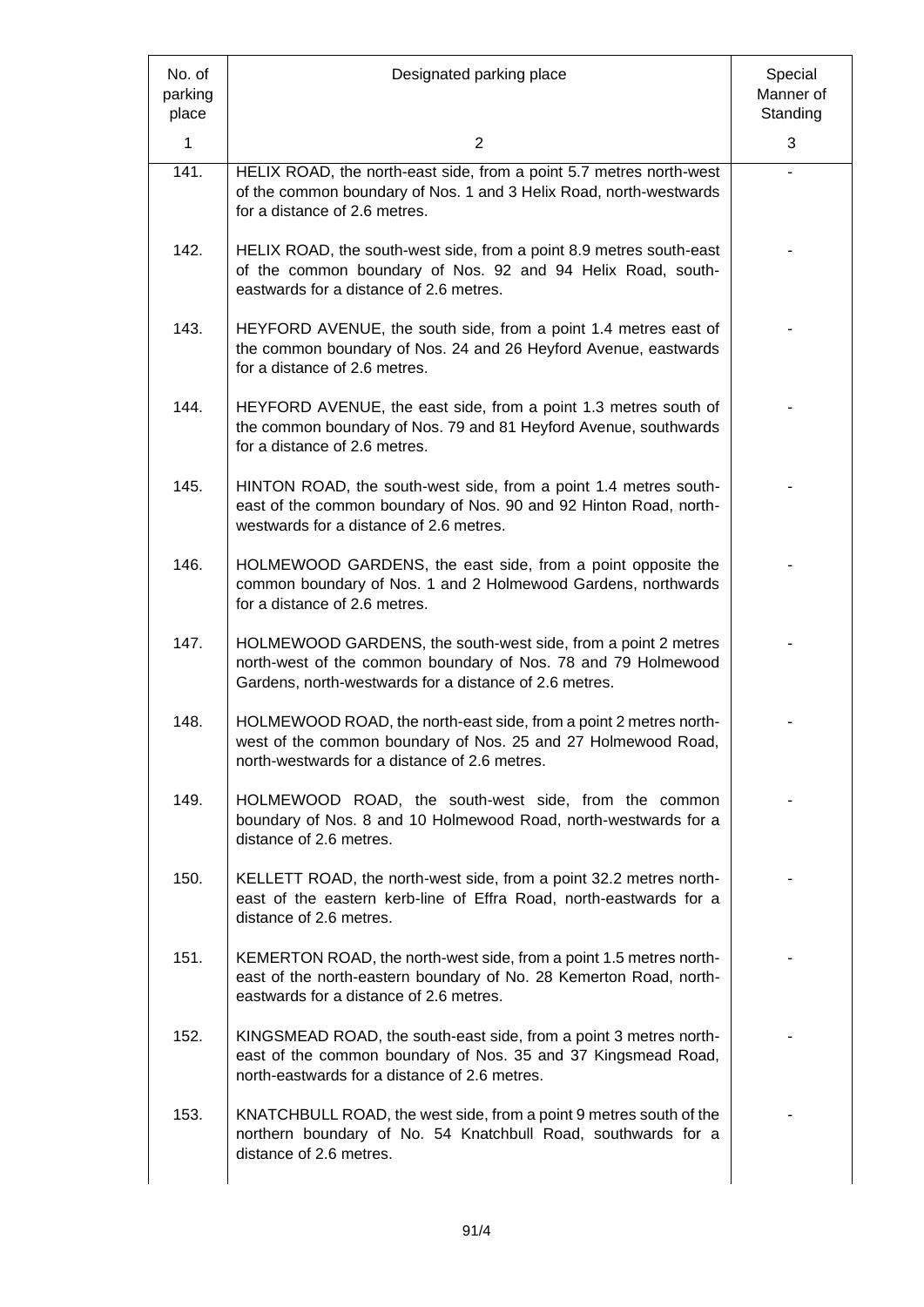| No. of<br>parking<br>place | Designated parking place                                                                                                                                                                                 | Special<br>Manner of<br>Standing |
|----------------------------|----------------------------------------------------------------------------------------------------------------------------------------------------------------------------------------------------------|----------------------------------|
| $\mathbf 1$                | $\overline{2}$                                                                                                                                                                                           | 3                                |
| 154.                       | KNOLLY'S ROAD, the north-west side, from a point 1.6 metres north-<br>east of the north-eastern boundary of No. 55 Knolly's Road, north-<br>eastwards for a distance of 2.6 metres.                      |                                  |
| 155.                       | KNOLLY'S ROAD, the south-east side, from a point 1.4 metres north-<br>east of the common boundary of Nos. 106 and 108 Knolly's Road,<br>north-eastwards for a distance of 2.6 metres.                    |                                  |
| 156.                       | LARKHALL RISE, the south side, from a point 2 metres east of a point<br>opposite the common boundary of Nos. 92 and 94 Larkhall Rise,<br>eastwards for a distance of 2.6 metres.                         |                                  |
| 157.                       | MILTON ROAD, the south-east side, from a point 0.5 metres north-east<br>of the common boundary of Nos. 2 and 4 Milton Road, north-eastwards<br>for a distance of 2.6 metres.                             |                                  |
| 158.                       | OAKBANK GROVE, the north-west side, from a point 2.2 metres north-<br>east of the north-eastern boundary of Nos. 2/4 Oakbank Grove, north-<br>eastwards for a distance of 2.6 metres.                    |                                  |
| 159.                       | OAKBANK GROVE, the south-east side, from a point 3.1 metres north-<br>east of the common boundary of Nos. 3/5 and 7/9 Oakbank Grove,<br>north-eastwards for a distance of 2.6 metres.                    |                                  |
| 160.                       | PAULET ROAD, the north side, from a point 4 metres east of the<br>common boundary of Nos. 208 and 210 Paulet Road, eastwards for a<br>distance of 2.6 metres.                                            |                                  |
| 161.                       | PAULET ROAD, the north-west side, from a point opposite the common<br>boundary of Nos. 99 and 101 Paulet Road, north-eastwards for a<br>distance of 2.6 metres.                                          |                                  |
| 162.                       | RODENHURST ROAD, the north side, from a point 10 metres east of<br>the common boundary of Nos. 6 and 8 Rodenhurst Road, eastwards for<br>a distance of 2.6 metres.                                       |                                  |
| 163.                       | SANTLEY STREET, the south-east side, from the common boundary<br>of Nos. 22 and 24 Santley Street, north-eastwards for a distance of 2.6<br>metres.                                                      |                                  |
| 164.                       | SUNNYHILL ROAD, the north-east side, from a point 0.5 metres north-<br>west of the common boundary of Nos. 99 and 101 Sunnyhill Road,<br>north-westwards for a distance of 2.6 metres.                   |                                  |
| 165.                       | TUNSTALL ROAD, the north-west side, from a point 1.3 metres south-<br>west of a point opposite the common boundary of Nos. 17 and 19<br>Tunstall Road, south-westwards for a distance of 2.6 metres.     |                                  |
| 166.                       | UNION ROAD, the south-west side, from a point 4.5 metres south-east<br>of a point opposite the north-western flank wall of Nos. 1 to 24 Netherby<br>House, south-eastwards for a distance of 2.6 metres. |                                  |